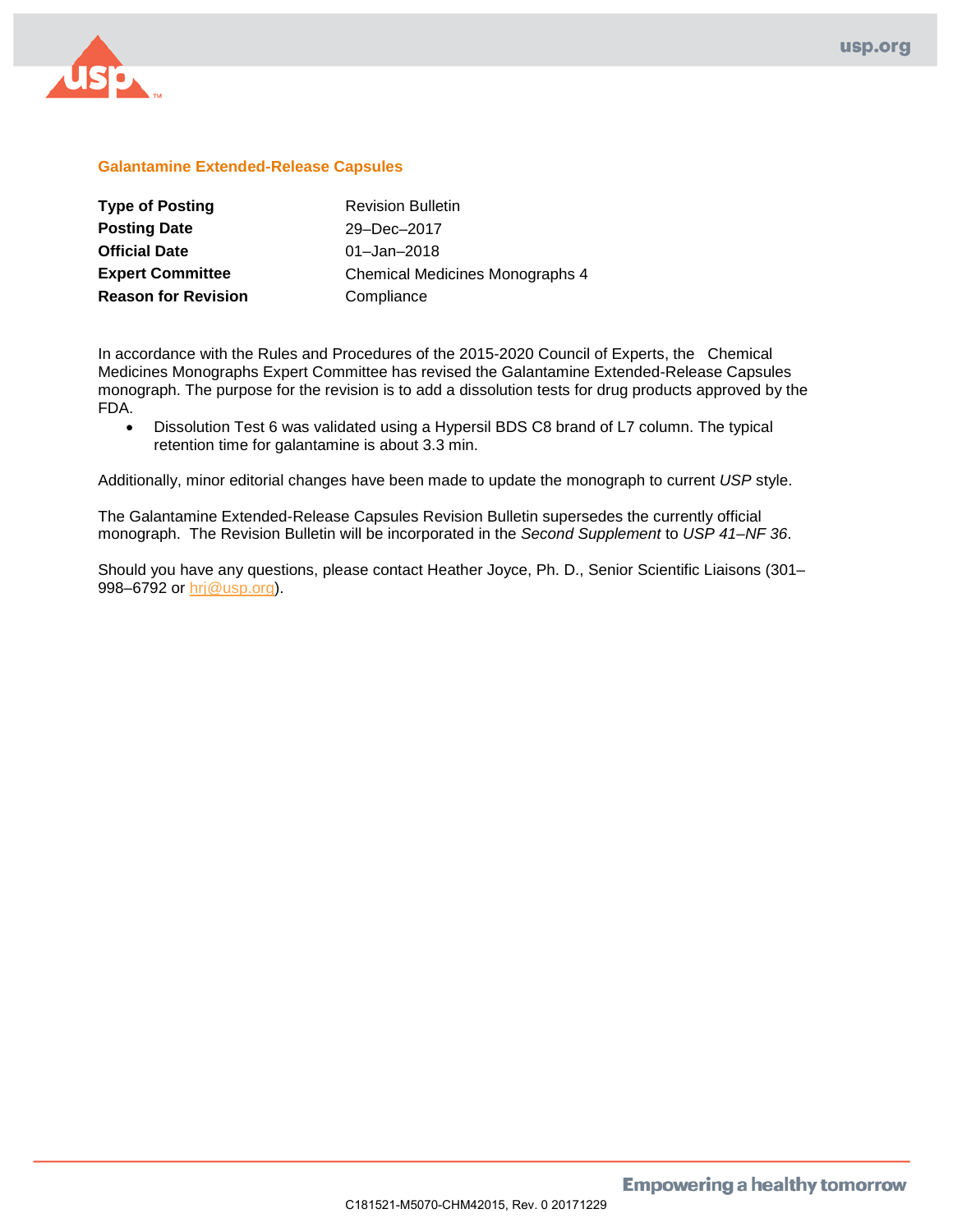# **Galantamine Extended-Release** (See Chromatography **Calantamine Extended-Release Capsules Capsules Detector:** UV 288 nm

- NLT 90.0% and NMT 110.0% of the labeled amount of **Sample:** *Standard solution*<br>galantamine (C<sub>17</sub>H<sub>21</sub>NO<sub>3</sub>). Suitability requirements
- Frailing factor: NMT 1.7<br>ples, the Reference Standard, and solutions containing **Example 1998**<br>Relative standard deviation: NMT 1.0% ples, the Reference Standard, and solutions containing

- - **Sample:** Prepare a potassium bromide dispersion as **Sample:** Prepare a potassium bromide dispersion as taken: Grind the beads into a fine powder, and combine with<br>potassium bromide.<br>**Standard:** Prepare a potassium bromide dispersion us-

**Standard:** Prepare a potassium bromide dispersion us-<br>ing USP Galantamine Hydrobromide RS.<br>**Acceptance criteria:** The IR spectra of the Sample and  $r_s$  = peak response from the Standard solution<br>**Acceptance criteria:** Th

- **Acceptance criteria:** The IR spectra of the *Sample* and  $C_s$  = concentration of USP Galantamine the *Standard* exhibit similar absorption bands at  $\begin{array}{c} H_1 \to H_1 \to H_2 \to H_1 \to H_2 \to H_2 \to H_1 \to H_2 \to H_2 \to H_2 \to H_2 \to H_2 \to H_2 \$
- 2800–2400 cm<sup>-1</sup>, 1700–1500 cm<sup>-1</sup>, and 850–750 cm<sup>-1</sup>. The retention time of the major peak of the Sample • **B**. **B.** The retention time of the major peak of the Sample  $C_U$  = nominal concentration of galantamine in solution corresponds to that of the Standard solution, as  $S$  obtained in the Assay.<br>  $M_{r1}$  = molecular weight of ga

**Buffer:** 4.0 g/L of monobasic potassium phosphate in water adjusted with 5 N sodium hydroxide TS to a pH **PERFORMANCE TESTS** of 6.5

**Mobile phase:** Acetonitrile and *Buffer* (10:90) **Standard stock solution:** *Change to read:* 0.62 mg/mL of USP Galantamine Hydrobromide RS (equivalent to 0.48 mg/ mL of galantamine) prepared as follows. Transfer a suit- • **<sup>D</sup>ISSOLUTION** 〈**711**〉 able quantity of USP Galantamine Hydrobromide RS to **Test 1** a suitable flask, and dissolve in 20% of the flask vol- **Medium:** 0.05 M monobasic potassium phosphate,

ume of methanol. Dilute with *Buffer* to volume.<br> **Example of the Standard solution:** 0.048 mg/mL of galantamine from **Apparatus 2:** 50 rpm with sinkers **Standard solution:** 0.048 mg/mL of galantamine from the *Standard stock solution* in *Buffer* 

Sample stock solution: Prepare the solution using the appropriate nominal concentration of galantamine<br>stated in *Table 1*. Transfer the contents of 10 Capsules to a suitable volumetric flask. Add 20% of the final flask volume of methanol, sonicate for 15 min, and stir **Mobile phase:** Acetonitrile and *Buffer* (20:80) for 20 min. Add a suitable volume of *Buffer* such that 80% of the final flask volume is filled, and stir for 90 lantamine Hydrobromide RS (equivalent to 0.44 mg/<br>min. Dilute with *Buffer* to volume.<br>mL of galantamine) in *Medium* min. Dilute with *Buffer* to volume.

| $\sim$<br>$\sim$ |  |
|------------------|--|
|------------------|--|

| <b>Capsule Strength</b><br>(mg/Capsule) | <b>Nominal Concentration of</b><br>Galantamine<br>(mq/mL) |
|-----------------------------------------|-----------------------------------------------------------|
|                                         | 0.32                                                      |
|                                         | 0.32                                                      |
|                                         |                                                           |

**Sample solution:** Nominally 0.048 mg/mL of ga-<br>Injection volume: 50 µL lantamine prepared as follows from the *Sample stock* **Figure Figure Figure**: 50 µL lantamine prepared as follows from the *Sample stock* **Injection volume:**<sup>50</sup> <sup>µ</sup><sup>L</sup> **Run time:** Nun time: Networks the Sample stock<br> **Run time:** Networks the *solution* to an appropriate volumetric flask, and dilute solution to an appropriate volumetric flask, and dilute with *Buffer* to volume. Pass through a suitable filter of 0.45-µm pore size. Discard the first 5 mL, and use the filtrate.

**Chromatographic system**<br>(See Chromatography  $(621)$ , System Suitability.) **Column:** 4.6-mm × 15.0-cm; 5-µm packing L1<br> **Calantamine Extended-Release Capsules contain ga- Injection volume:** 1.2 mL/min<br> **Injection volume:** 20 µL<br> **Injection volume:** 20 µL<br> **Injection volume:** 20 µL them from light by using low-actinic glassware.]<br>**Analysis Analysis Analysis Analysis Analysis Analysis Analysis** *Samples: Standard solution* and *Sample solution* **Samples:** *Standard solution* and *Sample* solution<br>
• **A. INFRARED ABSORPTION** (197K)<br> **• A. INFRARED ABSORPTION** (197K)<br> **Example:** Presenting (C<sub>17</sub>H<sub>21</sub>NO<sub>3</sub>) in the portion of Capsules

$$
Result = (r_U/r_S) \times (C_S/C_U) \times (M_{r1}/M_{r2}) \times 100
$$

- 
- 
- 
- $(mg/mL)$ <br>= nominal concentration of galantamine in the
- 
- **ASSAY** *M<sub>r2</sub>* = molecular weight of galantamine<br>  **PROCEDURE PROCEDURE PROCEDURE PROCEDURE PROCEDURE PROCEDURE PLUES 10.01 PLUES PLUES PLUES PLUES PLUES PLUES PLUES**

- -

[NOTE—A suitable sinker is catalog number CAPWHT-2S from www.qla-llc.com.]

**Times:** 1, 4, and 12 h<br>**Buffer:** 1 g/L of sodium 1-hexanesulfonate in water.<br>Add 0.5 mL of phosphoric acid per L.<br>**Mobile phase:** Acetonitrile and *Buffer* (20:80)

**Standard solution:** (*L*/900) mg/mL of galantamine from the Standard stock solution in Medium, where *L* is from the *Standard stock solution* in *Medium*, where *L* is **Table 1** the label claim of galantamine in mg/Capsule

**Nominal Concentration of standle Sample solution:** Pass a portion of the solution under test through a suitable filter of 0.45-μm pore size. **(mg/Capsule) (mg/mL) Chromatographic system**

<sup>8</sup> 0.32 (See *Chromatography* 〈621〉*, System Suitability*.) **Mode:** LC

<sup>24</sup> 0.48 **Detector:** UV 280 nm **Column:** 4.6-mm × 15.0-cm; 5-µm packing L1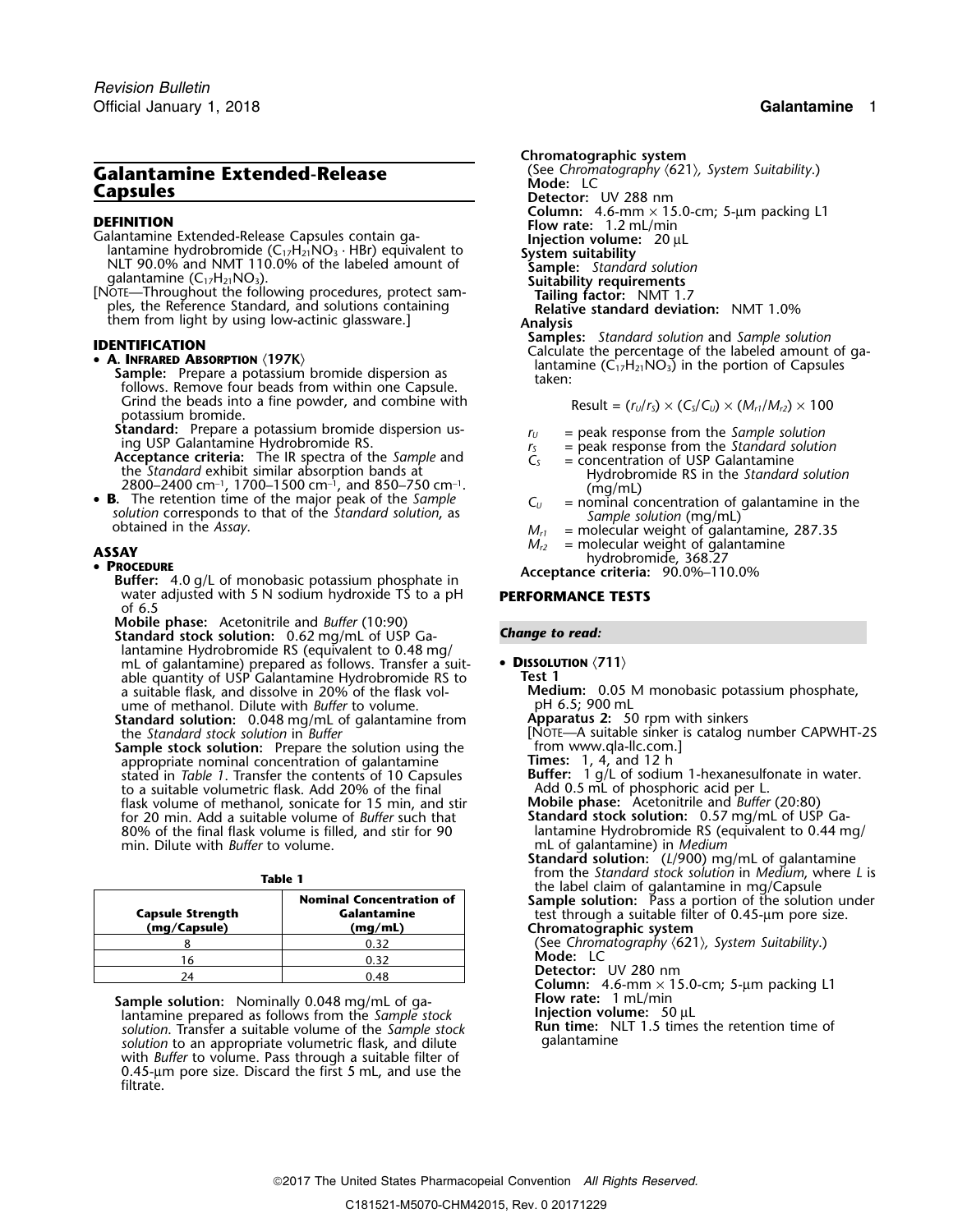- **Suitability requirements<br><b>Tailing factor:** NMT 2.0 **Tailing factor:** NMT 2.0 **Detector:** UV 230 nm
- **Samples:** *Standard solution* and *Sample solution* **Flow rate:** 0.7 mL/min Calculate the concentration (C<sub>i</sub>) of galantamine **Flow Flow The Injection volume:** 10 µL Calculate the concentration (*C<sub>i</sub>*) of galantamine **Injection volume:** 10  $\mu$ L<br>(*C*<sub>12</sub>H<sub>21</sub>NO<sub>3</sub>) in the sample withdrawn from the ves-**Run time:** NLT 1.6 times the retention time of  $(C_{17}H_{21}NO_3)$  in the sample withdrawn from the ves-<br>sel at each time point (*i*): qalantamine

- $r_U$  = peak response from the *Sample solution*<br> $r_S$  = peak response from the *Standard solution*
- 
- 
- 
- 
- $M_{r2}$  = molecular weight of galantamine<br>
hydrobromide, 368.27<br>
Calculate the percentage of the labeled amount of<br>
galantamine (C<sub>17</sub>H<sub>21</sub>NO<sub>3</sub>) dissolved at each time<br>  $r_U$  = peak response from the *Sample solution* galantamine (C<sub>17</sub>H<sub>21</sub>NO<sub>3</sub>) dissolved at each time

$$
Result_1 = C_1 \times V \times (1/L) \times 100
$$

Result<sub>2</sub> = {[
$$
C_2 \times (V - V_s)
$$
] + ( $C_1 \times V_s$ )} \times (1/L) \times 100

Result<sub>3</sub> = (
$$
\{C_3 \times [V - (2 \times V_3)]\} + [(C_2 + C_1) \times V_3] \times (1 / L) \times 100
$$

*C<sub>i</sub>* = concentration of galantamine in the portion of sample withdrawn at time point *i* (mg/mL)  $V =$  volume of *Medium* 900 ml

- *v* = volume of *Medium*, 900 mL<br>*v* = label claim (mg/Capsule)
- 
- L = label claim (mg/Capsule)<br>  $V_s$  = volume of the Sample solution withdrawn at Result<sub>2</sub> = {[C<sub>2</sub> × (V V<sub>s</sub>)] + (C<sub>1</sub> × V<sub>s</sub>)} × (1/L) × 100 each time point (mL)

*Tolerances:* See *Table 2.* 

| <b>Time Point</b> | Time<br>'n | <b>Amount</b><br><b>Dissolved</b><br>'%) |
|-------------------|------------|------------------------------------------|
|                   |            | $20 - 40$                                |
|                   |            | $40 - 65$                                |
|                   |            | <b>NIT 75</b>                            |

The percentage of the labeled amount of galantamine  $(C_{17}H_{21}NO_3)$  dissolved at the times specified con-

forms to Dissolution (711), Acceptance Table 2.<br>Test 2: If the product complies with this test, the labeling indicates that it meets USP Dissolution Test 2. **Medium:** 0.05 M monobasic potassium phosphate,

 $pH 6.5; 900$  mL

**Apparatus 2: 50 rpm** 

**Times:** 1, 4, and 12 h

- 100-mL volumetric flask containing 50% of the flask  $(C_1, H_2, NO_3)$  dissolved at the times specified con-<br>volume of water. Dilute with water to volume.<br>2. volume of water. Dilute with water to *volume*.
- 
- **Standard stock solution:** 0.23 mg/mL of USP Ga-<br>lantamine Hydrobromide RS (equivalent to 0.18 mg/
- the label claim of galantamine, in mg/Capsule **Apparatus 2:** 50 rpm, with stainless steel wire helix **Sample solution:** Pass a portion of the solution under sinkers
- test through a suitable filter.

**System suitability**<br> **Sample:** Standard solution **Chromatographic system**<br> **Commatography**  $(62$ **Sample:** *Standard solution* (See *Chromatography* 〈621〉*, System Suitability*.) **Relative standard deviation:** NMT 2.0% **Column:** 3.0-mm × 15.0-cm; 5-µm packing L1 **Analysis Column temperature:** 35° sel at each time point (*i*): galantamine<br>System suitability  $\text{Result}_i = (r_U/r_S) \times C_S \times (M_{r1}/M_{r2})$  **Sample:** *Standard solution* **Suitability requirements**  $M_{r1}$  = peak response from the *Standard solution*<br>  $C_5$  = concentration of USP Galantamine<br>  $M_{r2}$  = molecular weight of galantamine, 287.35<br>  $M_{r2}$  = molecular weight of galantamine, 287.35<br>  $M_{r2}$  = molecular wei

$$
Result_i = (r_U/r_S) \times C_S \times (M_{r1}/M_{r2})
$$

- 
- 
- point (*i*): *r*<sub>S</sub> = peak response from the *Standard solution*  $r_s$  = peak response from the *Standard solution*  $C_s$  = concentration of USP Galantamine  $=$  concentration of USP Galantamine Result<sup>1</sup> <sup>=</sup>*C<sup>1</sup>* <sup>×</sup> *<sup>V</sup>* <sup>×</sup> (1/*L*) ×<sup>100</sup> Hydrobromide RS in the *Standard solution* (mg/mL)
	- $M_{r1}$  = molecular weight of galantamine, 287.35<br> $M_{r2}$  = molecular weight of galantamine

hydrobromide, 368.27

Calculate the percentage of the labeled amount of galantamine  $(C_{17}H_{21}NO_3)$  dissolved at each time point (*i*):

$$
Result_1 = C_1 \times V \times (1/L) \times 100
$$

$$
Result_3 = (\{C_3 \times [V - (2 \times V_3)]\} + [(C_2 + C_1) \times V_3]) \times (1 / L)
$$

**Table 2**<br> **Amount**<br> **C**<sub>i</sub> = concentration of galantamine in the portion of<br> **Time**<br> **Dissolved**<br>  $V$  = volume of *Medium*, 900 mL

 $L =$  label claim (mg/Capsule)<br> $V_s =$  volume of the *Sample sol* = volume of the *Sample solution* withdrawn from the *Medium* (mL)

**Tolerances:** See Table 3.

| --------          |             |                                          |  |
|-------------------|-------------|------------------------------------------|--|
| <b>Time Point</b> | Time<br>'n) | <b>Amount</b><br><b>Dissolved</b><br>'%ነ |  |
|                   |             | $22 - 38$                                |  |
|                   |             | $50 - 70$                                |  |
|                   |             | <b>NLT 80</b>                            |  |

**Solution A:** Transfer 0.5 mL of phosphoric acid to a  $\hbox{The percentage of the labeled amount of galantamine}$ **Test 3:** If the product complies with this test, the label-<br>ing indicates that it meets USP Dissolution Test 3. lantamine Hydrobromide RS (equivalent to 0.18 mg/ **Medium:** pH 6.5 phosphate buffer (6.8 g/L of monomL of galantamine) in *Medium* **Standard solution:** (L/900) mg/mL of galantamine<br> **Standard solution:** (L/900) mg/mL of basic potassium phosphate and 0.56 g/L of sodium **Standard solution:** (*L*/900) mg/mL of galantamine hydroxide adjusted, if necessary, with phosphoric acid from the *Standard stock solution* in *Medium*, where *L* is hear 10 N sodium hydroxide TS to a pH of 6.5); 900 mL or 10 N sodium hydroxide TS to a pH of 6.5); 900 mL<br>**Apparatus 2:** 50 rpm, with stainless steel wire helix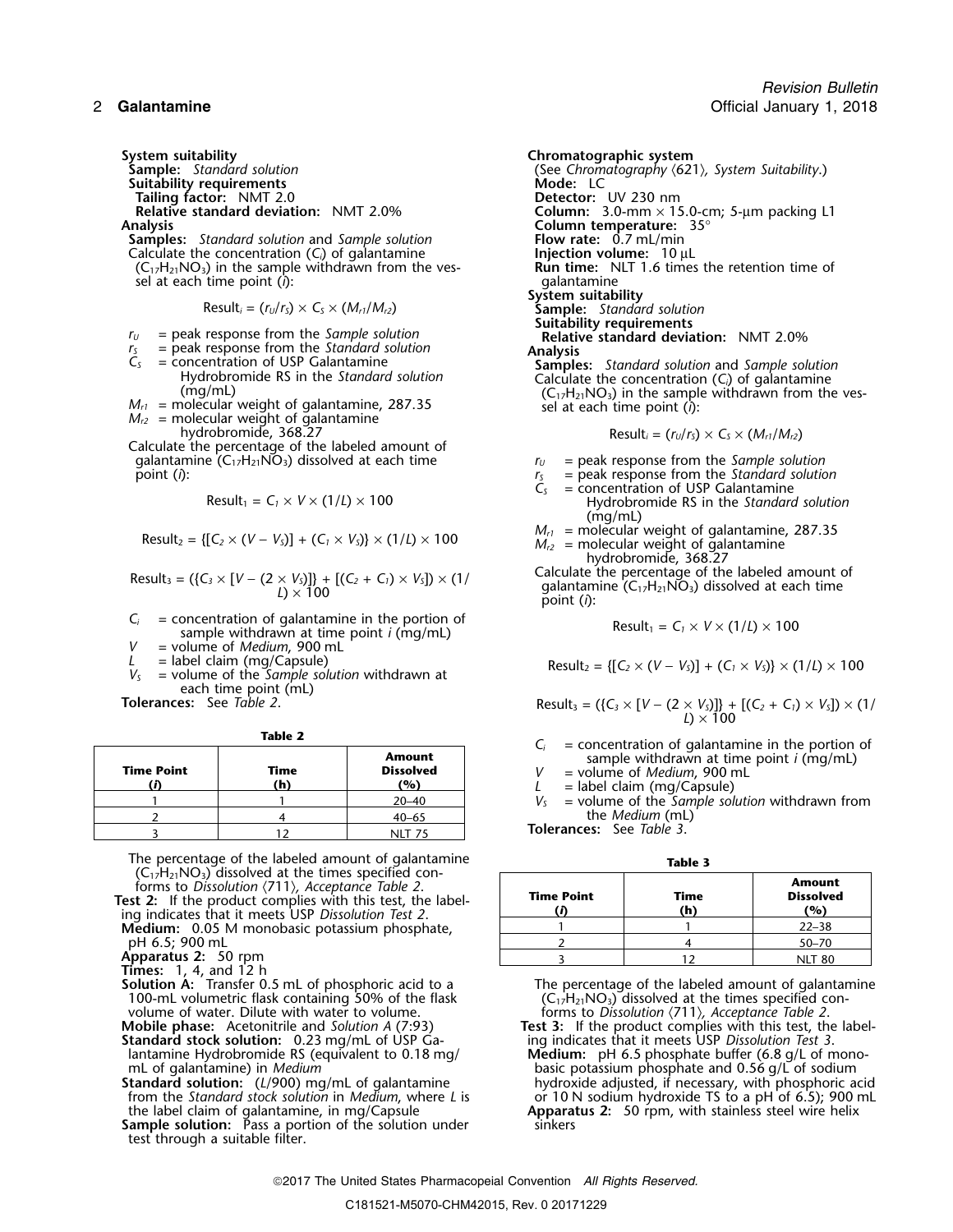**Times:** 1, 2, 4, and 12 h **Tolerances:** See *Table 4*.

- **Buffer:** To each L of 6.8 g/L of monobasic potassium<br>phosphate in water add 3.0 mL of triethylamine, and <sup>p</sup>hosphate in water add 3.0 mL of triethylamine, and **Table 4** adjust the resulting solution with phosphoric acid to a pH of 2.5. Pass through a suitable membrane filter of **0.45-um pore size, and use the filtrate.**
- 
- **Standard stock solution:** 0.23 mg/mL of USP Ga- 1 1 1 1 1 1 1 18–43 lantamine Hydrobromide RS (equivalent to 0.18 mg/ mL of galantamine) in *Medium*
- **Standard solution:** (*L*/900) mg/mL of galantamine from the *Standard stock solution* in *Medium*, where *L* is the label claim of galantamine, in mg/Capsule **Sample solution:** Pass a portion of the solution under test th
- 
- 
- 
- 
- 
- 
- 
- 
- 
- 
- 
- 

- 
- 
- 
- 

- 
- 
- 
- 
- 
- $M_{r_1}$  = peak response from the *Sample solution*<br>  $M_{r_2}$  = peak response from the *Standard solution*<br>  $M_{r_1}$  = concentration of USP Galantamine<br>  $M_{r_2}$  = molecular weight of galantamine, 287.35<br>  $M_{r_2}$  = molec

$$
Result_1 = C_1 \times V \times (1/L) \times 100
$$

$$
Result_2 = [(C_2 \times V) + (C_1 \times V_5)] \times (1/L) \times 100
$$

Result<sub>3</sub> = {
$$
(C_3 \times V)
$$
 +  $[(C_2 + C_1) \times V_5]$ } × (1/L) × 100

Result<sub>4</sub> = {
$$
(C_4 \times V)
$$
 + [ $(C_3 + C_2 + C_1) \times V_5$ ]}  $\times$  (1/*L*)  $\times$   
100

- *C<sub>i</sub>* = concentration of galantamine in the portion of the *Standard solution* sample withdrawn at time point *i* (mg/mL) (mg/mL)
- 
- 
- V = volume of Medium, 900 mL<br>  $L$  = label claim (mg/Capsule)<br>  $V_s$  = volume of the *Sample solution* withdrawn at<br>
each time point and replaced with *Medium*<br>
each time point and replaced with *Medium*<br>
each time point an (mL)

| adjust the resulting solution with phosphoric acid to a<br>pH of 2.5. Pass through a suitable membrane filter of<br>0.45-um pore size, and use the filtrate.<br><b>Mobile phase:</b> Acetonitrile and <i>Buffer</i> (8:92)                                                                                        | <b>Time Point</b> | Time<br>(h) | <b>Amount</b><br><b>Dissolved</b><br>(%) |
|-------------------------------------------------------------------------------------------------------------------------------------------------------------------------------------------------------------------------------------------------------------------------------------------------------------------|-------------------|-------------|------------------------------------------|
| Standard stock solution: 0.23 mg/mL of USP Ga-                                                                                                                                                                                                                                                                    |                   |             | $18 - 43$                                |
| lantamine Hydrobromide RS (equivalent to 0.18 mg/                                                                                                                                                                                                                                                                 |                   |             | $30 - 50$                                |
| mL of galantamine) in Medium                                                                                                                                                                                                                                                                                      |                   |             | $40 - 65$                                |
| <b>Standard solution:</b> $(L/900)$ mg/mL of galantamine<br>. As a second as a contract of the second second and $\mathcal{L}^{\mathcal{A}}$ , and a contract $\mathcal{A}^{\mathcal{A}}$ , and a contract of the second second second second second second second second second second second second second seco |                   |             | <b>NLT 80</b>                            |

the label claim of galantamine, in mg/Capsule and the interest through a suitable filter. Replace the abertic station of the solution with an equal other of the solution with an equal other as solution with an equal other

- 
- 
- 
- 
- 
- 
- 
- 
- **Chromatographic system**<br>
(See *Chromatography*  $\langle 621 \rangle$ *, System Suitability.)*<br> **Mode:** LC

- 
- 
- 
- 
- 
- -
	-
	-
- Relative standard deviation: NMT 2.0%<br>Analysis
- **Samples:** *Standard solution* and *Sample solution* Result Calculate the concentration (*C*<sub>*i*</sub>) of galantamine  $(C_{17}H_{21}NO_3)$  in the sample withdrawn from the vessel at each time point ( $\hat{i}$ ):

$$
Result_i = (r_U/r_S) \times C_S \times (M_{r1}/M_{r2})
$$

- 
- $r_U$  = peak response from the Sample solution<br> $r_S$  = peak response from the Standard solution<br> $C_S$  = concentration of USP Galantamine
- = concentration of USP Galantamine
- 
-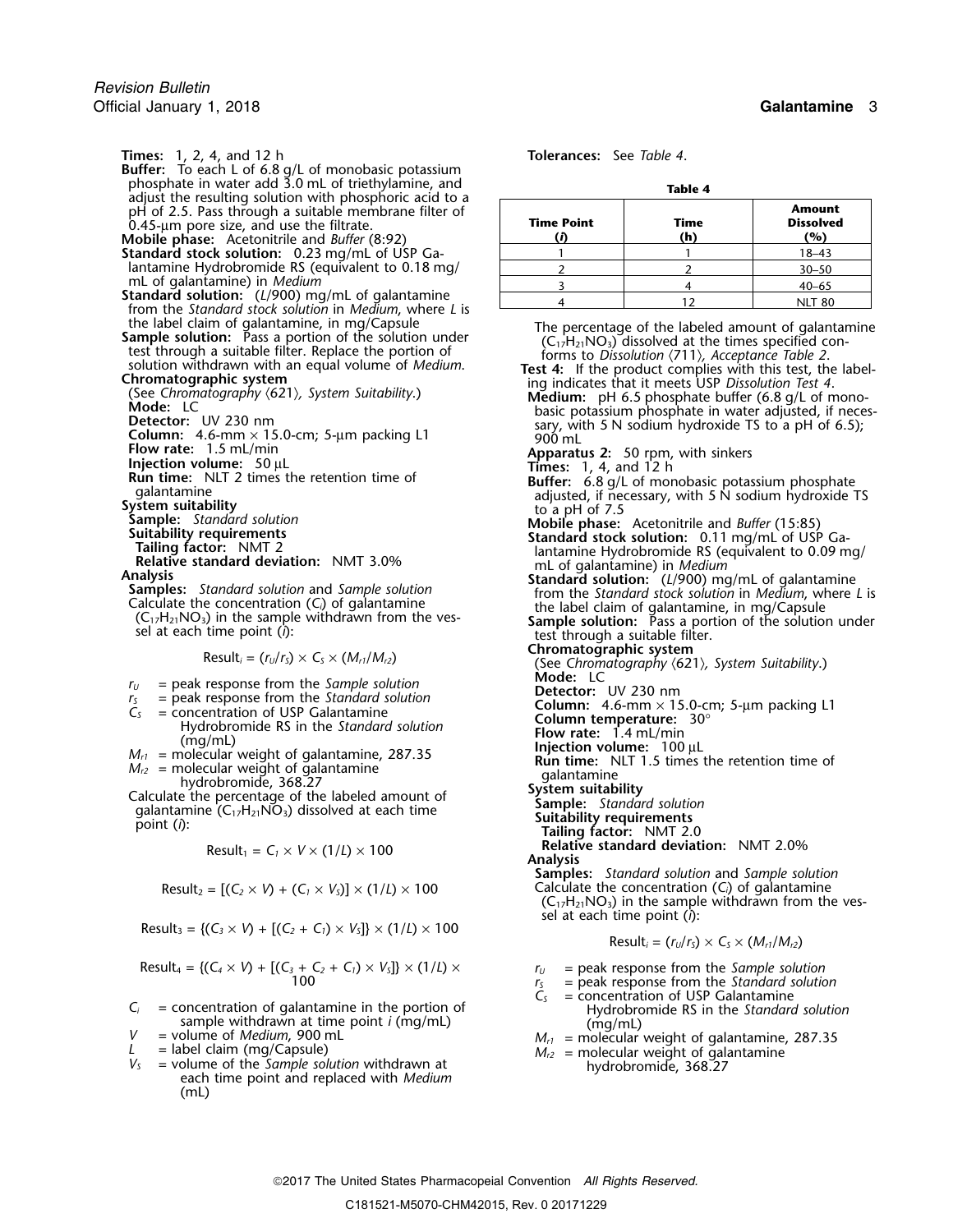Calculate the percentage of the labeled amount of  $r_U =$  peak response from the *Sample solution*<br>qalantamine (C<sub>17</sub>H<sub>21</sub>NO<sub>3</sub>) dissolved at each time  $r_S =$  peak response from the *Standard solution* galantamine (C<sub>17</sub>H<sub>21</sub>NO<sub>3</sub>) dissolved at each time *r<sub>S</sub> r<sub>S</sub>* = *point* (*i*): *C<sub>S</sub>* 

$$
Result_1 = C_1 \times V \times (1/L) \times 100
$$

Result<sub>2</sub> = {[
$$
C_2 \times (V - V_s)
$$
] + ( $C_1 \times V_s$ )}  $\times$  (1/ $L$ )  $\times$  100

$$
Result_3 = (\{C_3 \times [V - (2 \times V_3)]\} + [(C_2 + C_1) \times V_3]) \times (1 / L) \times 100
$$

- $C_i$  = concentration of galantamine in the portion of sample withdrawn at time point *i* (mg/mL) = volume of *Medium*, 900 mL
- 
- 

*V<sup>S</sup>* = volume of the *Sample solution* withdrawn at

| <b>Time Point</b> | Time<br>(h) | <b>Amount</b><br><b>Dissolved</b><br>'%) |
|-------------------|-------------|------------------------------------------|
|                   |             | <b>NMT 40</b>                            |
|                   |             | $45 - 70$                                |
|                   |             |                                          |

The percentage of the labeled amount of galantamine<br>  $(C_{17}H_{21}NO_3)$  dissolved at the times specified con-<br>
forms to *Dissolution*  $\langle 711 \rangle$ , *Acceptance Table 2*.<br> **Time Point Time (h) Considers (i) Considers (i)** 

**Medium:** pH 6.5 phosphate buffer (6.8 g/L of monobasic potassium phosphate adjusted, if necessary, with 0.2 N sodium hydroxide TS to a pH of 6.5); 900 mL Apparatus 2: 50 rpm with sinkers

**Buffer:** To each L of water add 7 mL of triethylamine.<br>**Mobile phase:** Methanol and *Buffer* (25:75), adjusted **Mobile phase:** Methanol and *Buffer* (25:75), adjusted **•.Test 6:** If the product complies with this test, the with phosphoric acid or a solution of triethylamine labeling indicates that it meets USP *Dissolution Test 6*.

**Standard solution:** 0.025 mg/mL of USP Galantamine basic potassium phosphate and 0.46 g/L of sodium

Sample solution: Pass a portion of the solution under test through a suitable filter.<br>**Chromatographic system** External of the system of the conduct of the conduct of the conduct of the conduct of the conduct of the chromatographic system of the chromatography (621), System Suitability.) **Chromatography** (621), System Suitability.)

- 
- 
- **Detector:** UV 280 nm<br> **Column:** 4.6-mm × 15.0-cm; 5-µm packing L7 4.8<br> **Flow rate:** 1 mL/min
- 
- 
- 
- 
- 
- 
- 

**Relative standard deviation:** NMT 2.0%

 $(C_{17}H_{21}NO_3)$  in the sample withdrawn from the ves-

$$
Result_i = (r_U/r_S) \times C_S \times (M_{r1}/M_{r2})
$$

- 
- 
- point (*i*): *C<sup>S</sup>* = concentration of USP Galantamine
	- Hydrobromide RS in the *Standard solution*  $(mq/mL)$
- $M_{r1}$  = molecular weight of galantamine, 287.35
- $M_{r2}$  = molecular weight of galantamine hydrobromide, 368.27

Calculate the percentage of the labeled amount of galantamine (C17H21NO3) dissolved at each time Result<sup>3</sup> = ({*C<sup>3</sup>* <sup>×</sup> [*<sup>V</sup>* <sup>−</sup> (2 <sup>×</sup> *<sup>V</sup>S*)]} + [(*C2*<sup>+</sup>*C1*) <sup>×</sup> *<sup>V</sup>S*]) × (1/ point (*i*): *<sup>L</sup>*) ×<sup>100</sup>

$$
Result_1 = C_1 \times V \times (1/L) \times 100
$$

$$
V = \text{volume of Medium, 900 mL}
$$
\n
$$
L = \text{label claim (mg/Capsule)}
$$
\n
$$
V = \text{label claim (mg/Capsule)}
$$
\n
$$
V = \text{label claim (mg/Capsule)}
$$

each time point (mL) each time point (mL) Result<sub>3</sub> =  $({C_3 \times [V - (2 \times V_3])} + [(C_2 + C_1) \times V_3] \times (1/\sqrt{1 - (2 \times V_3)}) \times (1/\sqrt{1 - (2 \times V_3)})$ 

- **Table 5**<br> **C**<sub>*i*</sub> = concentration of galantamine in the portion of **Sample withdrawn** at time point *i* (mg/mL)
	-
	-
	- $V =$  volume of *Medium*, 900 mL<br>  $L =$  label claim (mg/Capsule)<br>  $V_s =$  volume of the *Sample solution* withdrawn at each time point (mL)

<sup>2</sup> <sup>4</sup> 45–70 **Tolerances:** See *Table 6*.

**Table 6**

| The percentage of the labeled amount of galantamine<br>$(C_{17}H_{21}NO_3)$ dissolved at the times specified con-<br>forms to Dissolution (711), Acceptance Table 2.<br>est 5: If the product complies with this test, the label- | <b>Time Point</b> | Time<br>(h) | <b>Amount</b><br><b>Dissolved</b><br>(%) |
|-----------------------------------------------------------------------------------------------------------------------------------------------------------------------------------------------------------------------------------|-------------------|-------------|------------------------------------------|
| ing indicates that it meets USP Dissolution Test 5.                                                                                                                                                                               |                   |             | $10 - 30$                                |
| <b>Medium:</b> $pH 6.5$ phosphate buffer $(6.8$ g/L of mono-                                                                                                                                                                      |                   |             | $45 - 65$                                |
| basic potassium phosphate adjusted, if necessary, with                                                                                                                                                                            |                   |             | <b>NLT 80</b>                            |

**Apparatus 2:** 50 rpm with sinkers The percentage of the labeled amount of galantamine Times: 1, 4, and 12 h and the single amount of galantamine  $(C_{17}H_{21}NO_3)$  dissolved at the times specified con- $(C_1/H_{21}NO_3)$  dissolved at the times specified conforms to *Dissolution*  $\langle 711 \rangle$ , *Acceptance Table 2*.

- 
- and water (5:95) to a pH of 6.5 **Medium:** pH 6.5 phosphate buffer [6.8 g/L of mono-Frandard solution: 0.025 mg/mL of USP Galantamine<br>Hydrobromide RS (equivalent to 0.02 mg/mL of ga-<br>lantamine) in *Medium*<br>lantamine) in *Medium*<br>lantamine) in *Medium* sodium hydroxide TS or hydrochloric acid and water<br>(1.6: 98.4) to a pH of 6.5]; 900 mL
	-
	-
- (See *Chromatography* 〈621〉*, System Suitability*.) **Buffer:** 2.7 g/L of monobasic potassium phosphate in **Mode:** LC water. To each liter, add 5 mL of triethylamine and **Detector:** UV 280 nm and adjust with phosphoric acid, if necessary, to a pH of
- **Flow rate:** 1 mL/min **Mobile phase:** Methanol and *Buffer* (10:90)
- **Injection volume:** 20 µL **Standard stock solution:** 0.11 mg/mL of USP Ga-**Run time:** NLT 1.5 times the retention time of lantamine Hydrobromide RS (equivalent to 0.09 mg/<br>galantamine in *Medium*. Sonication may be galantamine mL of galantamine) in *Medium*. Sonication may be<br>System suitability and the same media of the system suitability **System suitability**<br>
Sumple: Standard solution<br>
Standard solution: (L/900) r
- **Standard solution:** (L/900) mg/mL of USP Ga-**Suitability requirements**<br> **Suitability requirements**<br> **Solution in** *Medium***, where L is the label claim of ga-<br>
<b>Tailing factor:** NMT 2.0 **Tailing factor:** NMT 2.0 *solution* in *Medium*, where *L* is the label claim of ga-
- **Analysis Relative standard deviation:** NMT 2.0% **and analysis** a portion of the solution under **Sample solution:** Pass a portion of the solution under **Samples:** Standard solution and Sample solution **Sample solution** b **Samples:** *Standard solution* and *Sample solution* test through a suitable filter. Replace the portion of Calculate the concentration (C<sub>i</sub>) of galantamine solution withdrawn with an equal volume of *Mediur* solution withdrawn with an equal volume of *Medium*.<br>**Chromatographic system**

sel at each time point (*i*): (See *Chromatography*  $(621)$ *, System Suitability*.)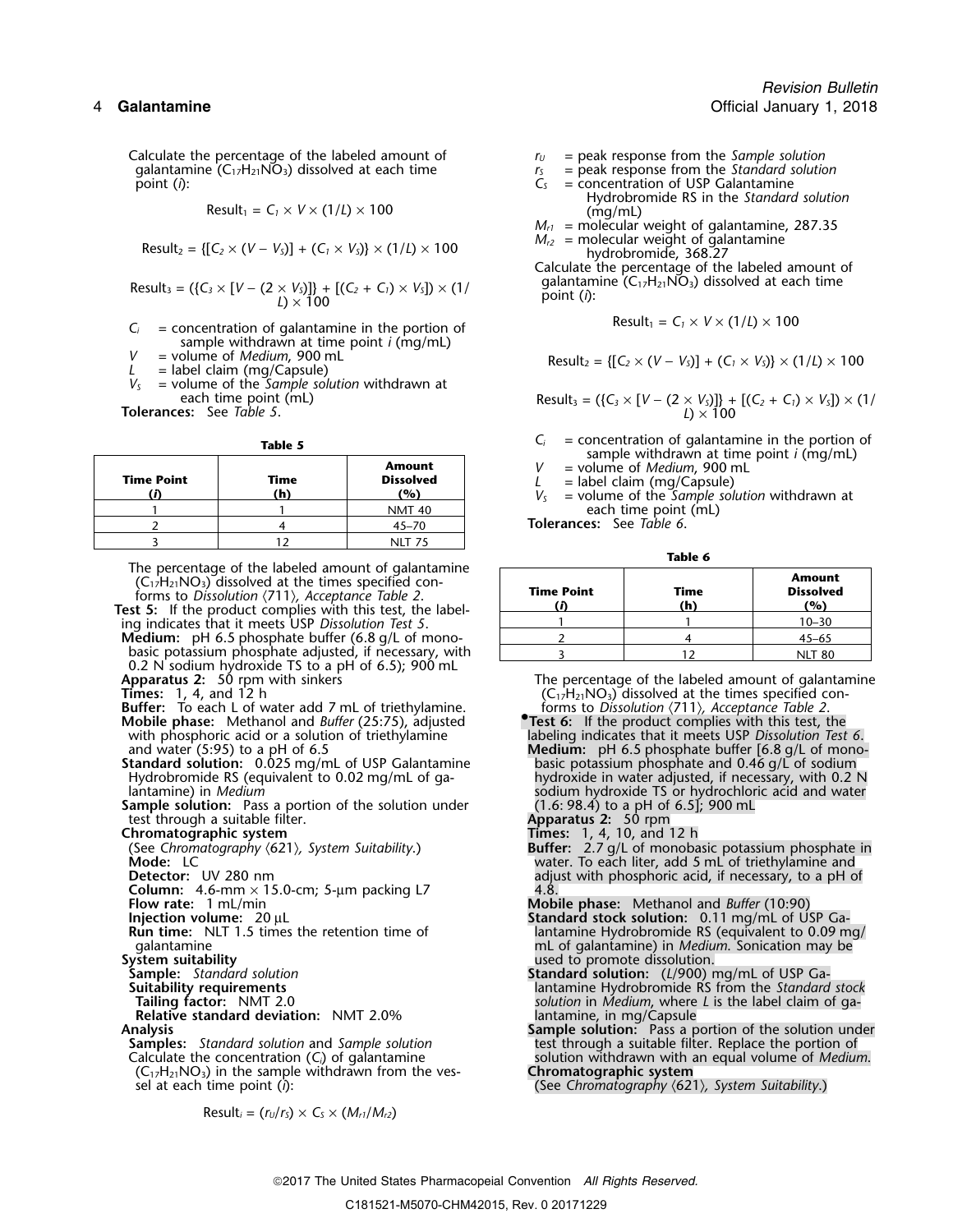**Mode:** LC **IMPURITIES Detector:** UV 235 nm **Column:** 4.6-mm × 15-cm; 5-µm packing L7 *Change to read:* **Column temperature:** 40° **Flow rate:** 1.5 mL/min **CREANIC IMPURITIES**<br> **CREANIC IMPURITIES**<br>
Run time: NLT 2 times the retention time of<br>
galantamine<br>
System suitability<br>
Sample: Standard solution<br>
Sample: Standard solution<br>
Sample: Standard solution<br>
Suitability require **Tailing factor:** NMT 2.0 **Relative standard deviation:** NMT 2.0%<br>**Analysis** 

**Samples:** *Standard solution and Sample solution*<br>Calculate the concentration (C<sub>i</sub>) of galantamine<br>(C<sub>17</sub>H<sub>21</sub>NO<sub>3</sub>) in the sample withdrawn from the vessel at each time point (i):

 $Result_i = (r_U/r_S) \times C_S \times (M_{r1}/M_{r2})$ 

- 
- 
- $r_U$  = peak response from the *Sample solution*<br> $r_S$  = peak response from the *Standard solution*<br> $C_S$  = concentration of USP Galantamine
- 
- 
- 

$$
Result_2 = [(C_2 \times V) + (C_1 \times V_5)] \times (1/L) \times 100
$$

suitable filter of 0.45-µm pore size. Result<sup>3</sup> = {(*C<sup>3</sup>* <sup>×</sup> *<sup>V</sup>*) + [(*C2*<sup>+</sup>*C1*) <sup>×</sup> *<sup>V</sup>S*]} × (1/*L*) ×<sup>100</sup> **Chromatographic system**

$$
Result_4 = \{ (C_4 \times V) + [(C_3 + C_2 + C_1) \times V_5] \} \times (1/L) \times
$$

- **Column temperature:** 35° *<sup>C</sup><sup>i</sup>* = concentration of galantamine in the portion of **Flow rate:** See •.*Table 8*. sample withdrawn at the specified time point<br>
(mg/mL)<br>  $V =$  volume of *Medium*, 900 mL<br>  $L =$  label claim (mg/Capsule)<br>  $V_s =$  volume of the *Sample solution* withdrawn at<br>  $V_s =$  volume of the *Sample solution* withdrawn at
- 
- 
- $V_s$  = volume of the *Sample solution* withdrawn at<br>each time point and replaced with *Medium*<br>(mL)<br>**Tolerances:** See *Table 7*.<br>**Tolerances:** See *Table 7*.<br>**Tolerances:** See *Table 7*.<br>**Tolerances:** See *Table 7*.<br>**Reso**

| <b>Time Point</b> | <b>Time</b><br>(h) | <b>Amount</b><br><b>Dissolved</b><br>(%) | <b>Relative standard deviation: NMT 5.0%, Standard</b><br>solution<br><b>Analysis</b>                         |
|-------------------|--------------------|------------------------------------------|---------------------------------------------------------------------------------------------------------------|
|                   |                    | $15 - 35$                                | <b>Samples:</b> Standard solution and Sample solution<br>Calculate the percentage of each degradation product |
|                   |                    | $45 - 65$                                | in the portion of Capsules taken:                                                                             |
|                   |                    | <b>NLT 70</b>                            |                                                                                                               |
|                   |                    | <b>NLT 80</b>                            | Result = $(r_U/r_S) \times (C_S/C_U) \times (M_{r1}/M_{r2}) \times 100$                                       |

The percentages of the labeled amount of ga-<br>lantamine (C<sub>17</sub>H<sub>21</sub>NO<sub>3</sub>) dissolved at the times speci-<br>from the Sample solution lantamine (C<sub>17</sub>H<sub>21</sub>NO<sub>3</sub>) dissolved at the times speci- from the *Sample solution* fied conform to *Dissolution* 〈711〉*, Acceptance Table 2*. *<sup>r</sup><sup>S</sup>* = peak response of galantamine from the

*Standard solution* • (RB 1-Jan-2018) • **<sup>U</sup>NIFORMITY OF DOSAGE UNITS** 〈**905**〉**:** Meet the *<sup>C</sup><sup>S</sup>* = concentration of USP Galantamine

**• ORGANIC IMPURITIES** 

| Table 8. (RB 1-Jan-2018) |  |
|--------------------------|--|
|--------------------------|--|

| Time<br>(min) | <b>Solution A</b><br>(%) | <b>Solution B</b><br>(%) | <b>Flow Rate</b><br>(mL/min) |
|---------------|--------------------------|--------------------------|------------------------------|
|               | 97                       |                          | 0.7                          |
| 22            | 69                       |                          | 0.7                          |
| 24            | 25                       | 75                       | 1.2                          |
| 27            | 25                       | 75                       | 1.2                          |
| 29            | 97                       |                          | 0.7                          |
|               |                          |                          |                              |

Example RS in the *Standard solution*<br>
Hydrobromide RS in the *Standard solution*<br>
(mg/mL)<br>  $M_{r1}$  = molecular weight of galantamine, 287.35<br>  $M_{r2}$  = molecular weight of galantamine<br>
hydrobromide, 368.27<br>
Calculate the

Result<sub>1</sub> =  $C_1 \times V \times (1/L) \times 100$  Transfer a suitable portion of the contents from NLT 20<br>Capsules to a suitable volumetric flask, and dilute with *Diluent* to volume. Sonication and shaking may be  $Result_2 = [(C_2 \times V) + (C_1 \times V_5)] \times (1/L) \times 100$  used to promote dissolution. Allow the solution to sit for NLT 24 h, and then clarify the solution using a

- (See *Chromatography* 〈621〉*, System Suitability*.)
- 

Detector: UV 230 nm<br>Column: 3.0-mm × 15.0-cm; 5-µm packing L1<br>Column temperature: 35°

Flow rate: See  $\bullet$  Table 8. $\bullet$  (RB 1-Jan-2018)

- 
- 

galantamine (also known as 6α-hexahydroga-

**Tantamine), System suitability solution**<br>**Relative standard deviation:** NMT 5.0%, Standard

- 
- 
- requirements Hydrobromide RS in the *Standard solution* (mg/mL)